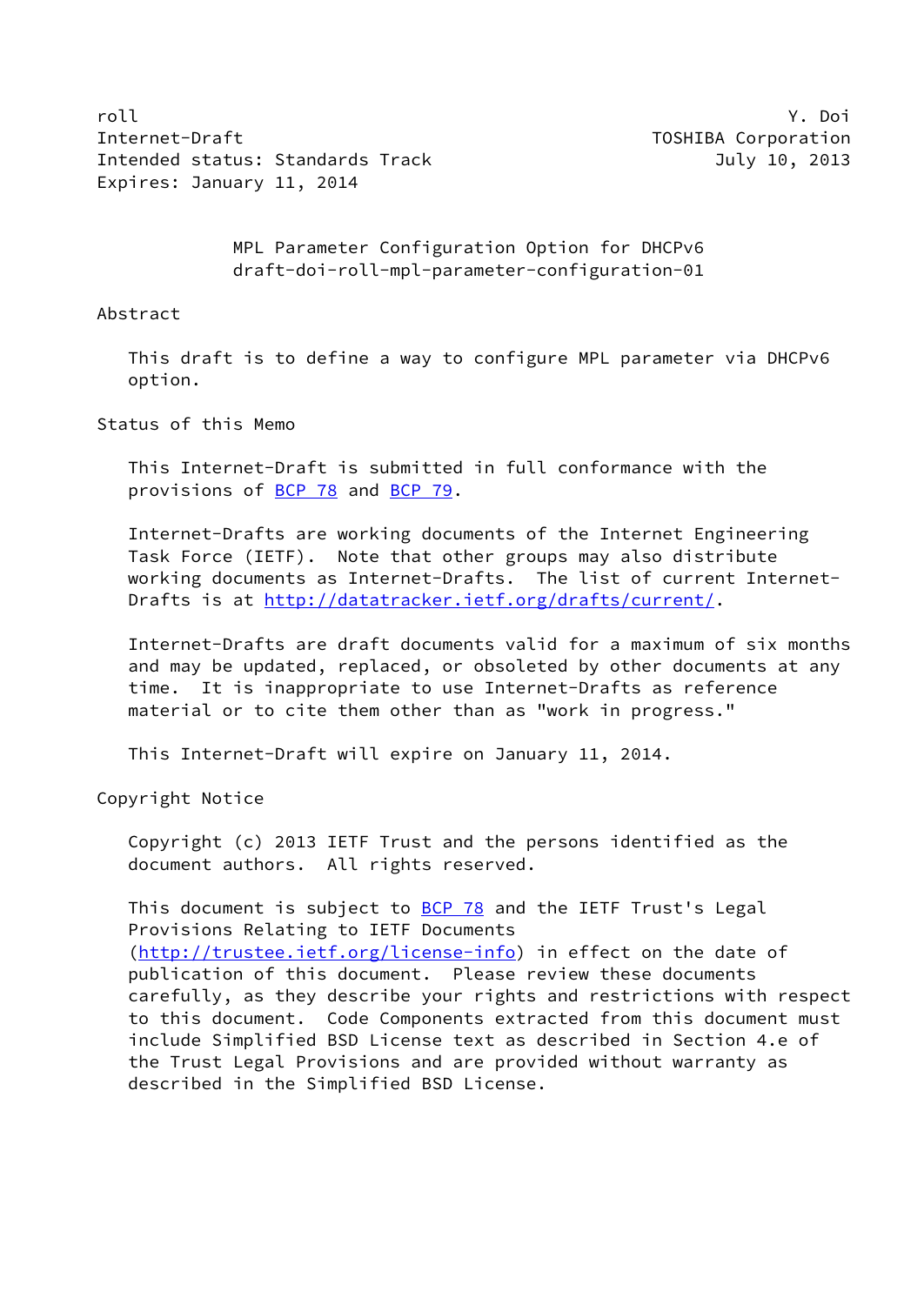| Internet-Draft    | MPL Conf. for DHCPv6                                   |  |  |  |  | July 2013 |
|-------------------|--------------------------------------------------------|--|--|--|--|-----------|
| Table of Contents |                                                        |  |  |  |  |           |
|                   |                                                        |  |  |  |  |           |
|                   | $\underline{2}$ . MPL Parameter Configuration Option 3 |  |  |  |  |           |
|                   | $2.1$ . Unsigned Short Floating Point 4                |  |  |  |  |           |
|                   | 2.2. MPL Parameter Configuration Option Format 4       |  |  |  |  |           |
|                   | 3. Operation of MPL Forwarders 6                       |  |  |  |  |           |
| 4.                |                                                        |  |  |  |  |           |
| 5.                |                                                        |  |  |  |  |           |
|                   |                                                        |  |  |  |  |           |
|                   |                                                        |  |  |  |  |           |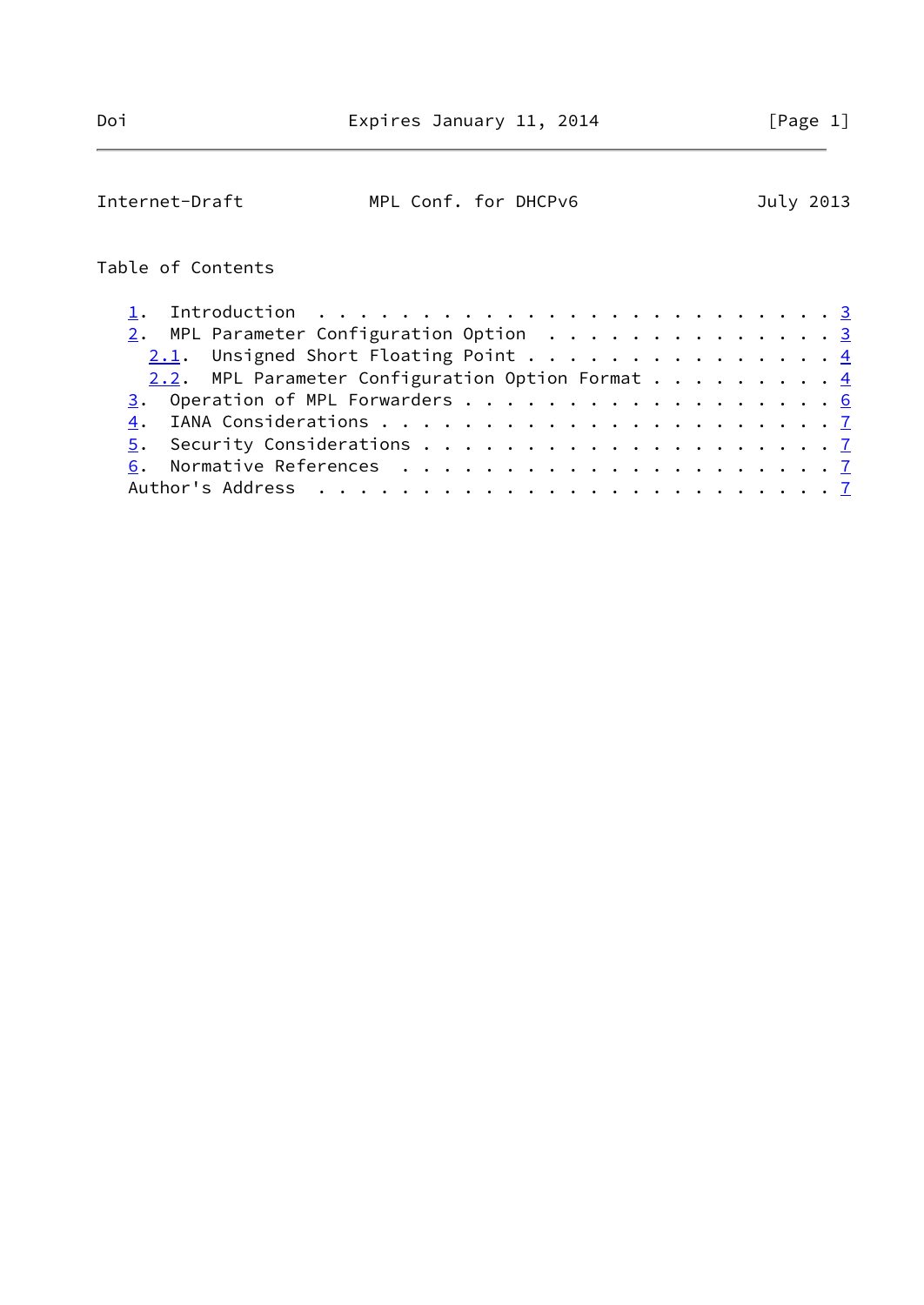<span id="page-2-1"></span>Internet-Draft MPL Conf. for DHCPv6 July 2013

## <span id="page-2-0"></span>[1](#page-2-0). Introduction

 Multicast Protocol for Low power and Lossy Networks (MPL) [\[I-D.ietf-roll-trickle-mcast](#page-7-1)] defines a protocol to make a multicast network among low power and lossy network i.e. wireless mesh networks. MPL has various parameters to control its behavior and tradeoff between end-to-end delay and network utilization. In some environments, the parameters shall be configured carefully to meet each environment and requirement. According to the MPL draft section 5.4, the parameter should be same for all nodes within an MPL domain. And the MPL draft does not define a method to configure it.

 Some managed wireless mesh networks may have a DHCP server to configure network parameters with DHCP relay in each node. MPL parameters shall be considered as a part of network parameters (parameter shall match within an MPL domain). This document is to define the way to distribute parameters for MPL forwarders via DHCPv6 [\[RFC3315](https://datatracker.ietf.org/doc/pdf/rfc3315)] options.

## <span id="page-2-2"></span>[2](#page-2-2). MPL Parameter Configuration Option

Per MPL domain, there are following 10 parameters. An MPL domain is defined by an MPL domain address.

- o PROACTIVE\_FORWARDING
- o SEED\_SET\_ENTRY\_LIFETIME
- o DATA\_MESSAGE\_IMIN
- o DATA\_MESSAGE\_IMAX
- o DATA\_MESSAGE\_K
- o DATA\_MESSAGE\_TIMER\_EXPIRATIONS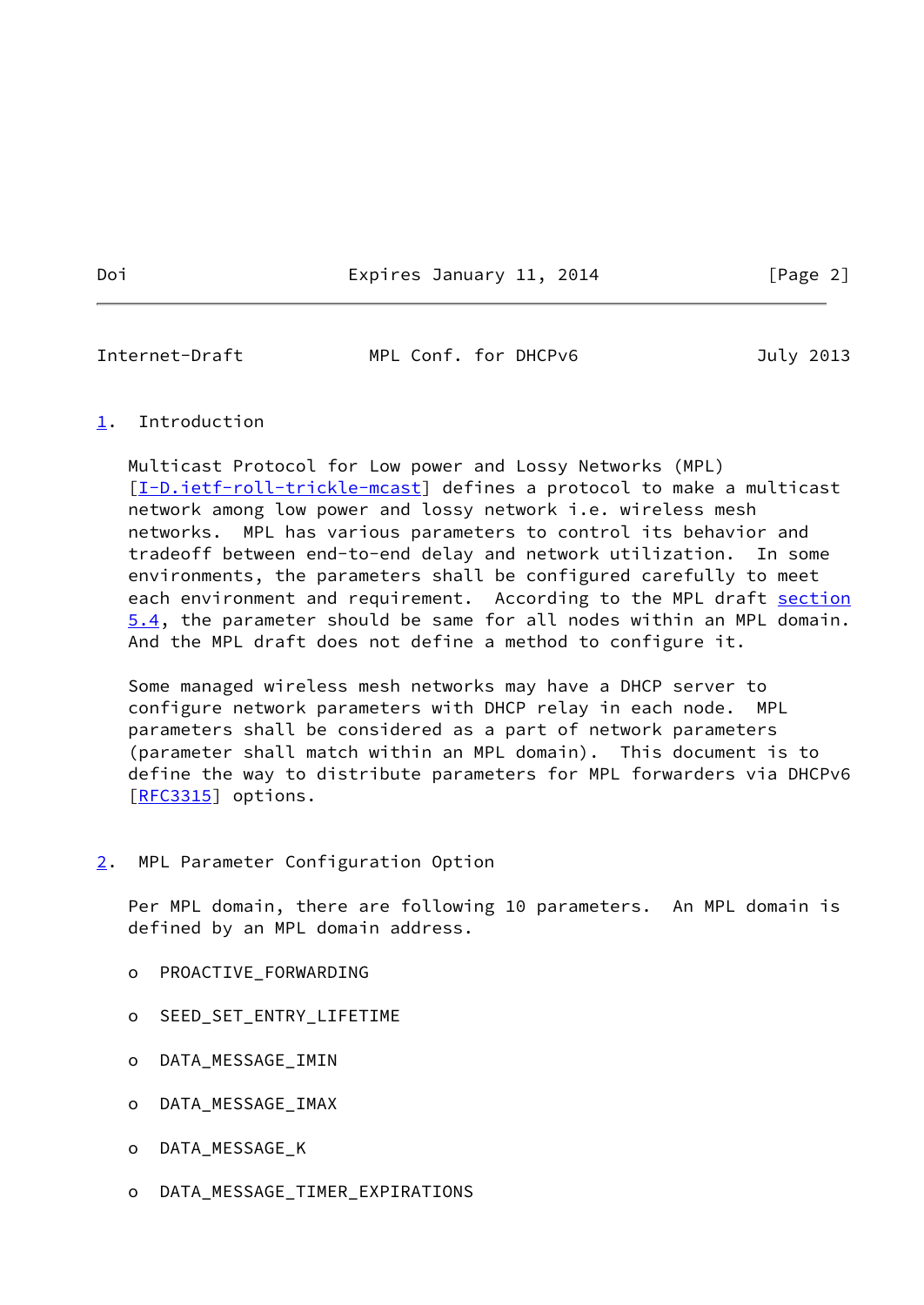- o CONTROL\_MESSAGE\_IMIN
- o CONTROL\_MESSAGE\_IMAX
- o CONTROL\_MESSAGE\_K
- o CONTROL\_MESSAGE\_TIMER\_EXPIRATIONS

 One network may have multiple MPL domains with different configuration. To configure plural of MPL domains via DHCP, there may be more than one MPL Parameter Configuration Option given to DHCP

| Doi | Expires January 11, 2014 | [Page 3] |
|-----|--------------------------|----------|
|     |                          |          |

<span id="page-3-1"></span>

| Internet-Draft | MPL Conf. for DHCPv6 | July 2013 |
|----------------|----------------------|-----------|
|----------------|----------------------|-----------|

clients from a DHCP server.

<span id="page-3-0"></span>[2.1](#page-3-0). Unsigned Short Floating Point

 MPL has many timer parameters. Expected range of the timers depends on the network topology or MAC/PHY nature. To accomodate wide range of timer values efficiently, the MPL Parameter Configuration Option uses base-10 unsigned short floating point number with 3-bit exponent and 13-bit significand defined as follows (exp. stands for exponent).

 0 1 0 1 2 3 4 5 6 7 8 9 0 1 2 3 4 5 +-+-+-+-+-+-+-+-+-+-+-+-+-+-+-+-+ | exp.| significand +-+-+-+-+-+-+-+-+-+-+-+-+-+-+-+-+

The represented value is (significand)  $* 10^(exp.)$ . Minimum exponent is 0 (binary 000) and maximum is 6 (binary 110). exp=7 (binary 111) is reserved for future use. Minimum significand is 0 (all 0) and maximum is 8191 (all 1).

 Unlike IEEE754 half precision floating point (binary16), there is no sign bit (no negative value for a timer), exponent is not biased (no fractional value for a timer), no implicit leading 1 in siginificand, and base is 10. Therefore, there could be more than one representations for a value.

 Followings are examples of common timer values represented by unit of milliseconds.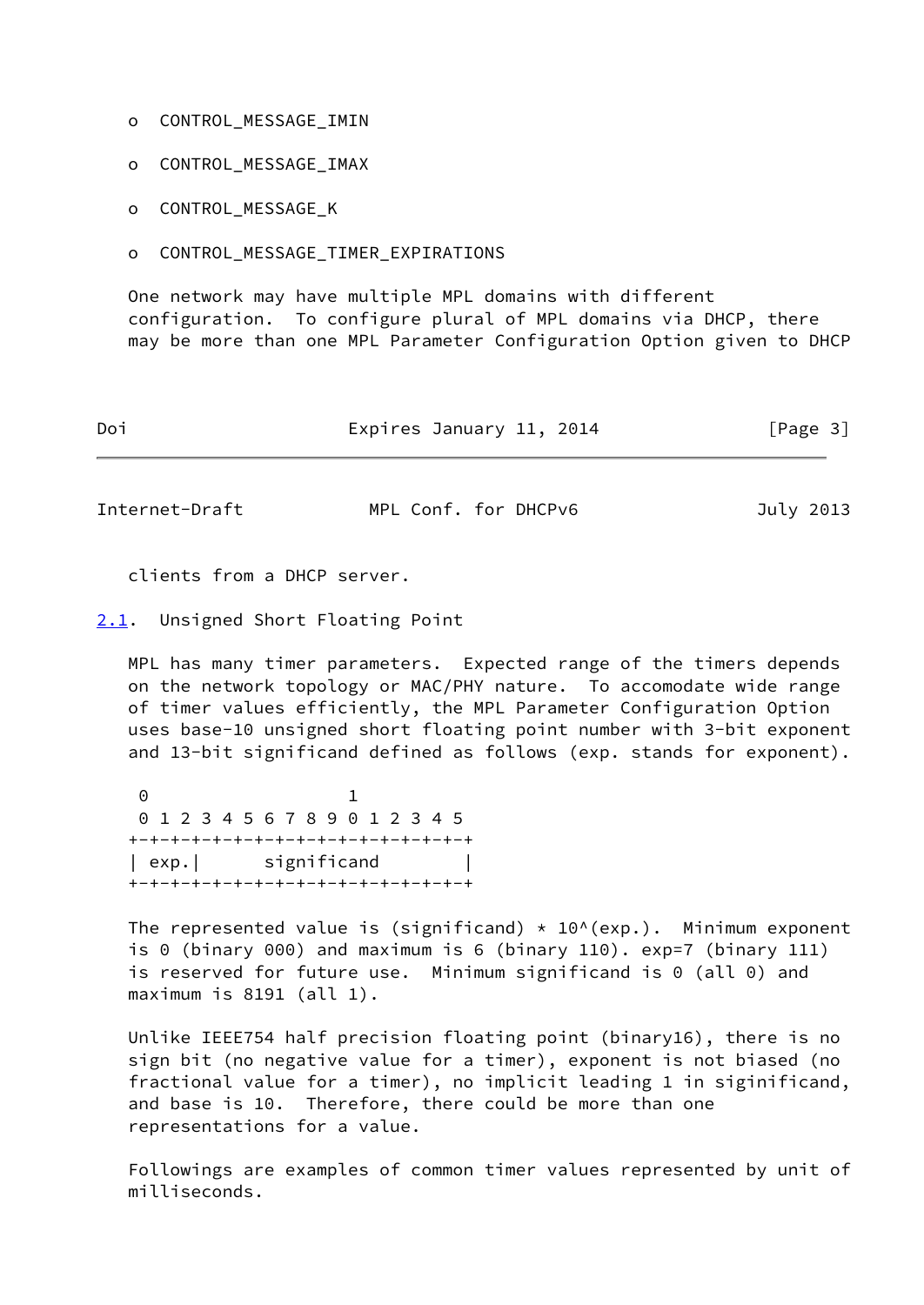One second  $(1,000 \text{ ms.})$ :  $\exp = 3$ , significand = 1. 0x6001. One minute (60,000 ms.): exp = 4, significand = 6, 0x8006. One hour (3,600,000 ms.): exp = 5, significand = 36, 0xa024. One day (86,400,000 ms.): exp = 5, significand = 864, 0xa360 Maximum timer length represented by unsigned short floating point

with millisecond precision is 8191\*10^6 milliseconds (13 weeks 3 days 19 hours 16 minutes 40 seconds).

<span id="page-4-0"></span>[2.2](#page-4-0). MPL Parameter Configuration Option Format

 To distribute a configuration of an MPL domain or a default value for all MPL domains (wildcard) under the network managed by the DHCP server, this document defines a DHCPv6 option format as follows. Short floating point format is used to describe wide range of timer

| Doi                                                                  | Expires January 11, 2014     |             | [Page 4]  |
|----------------------------------------------------------------------|------------------------------|-------------|-----------|
| Internet-Draft                                                       | MPL Conf. for DHCPv6         |             | July 2013 |
| values.                                                              |                              |             |           |
| 0<br>0 1 2 3 4 5 6 7 8 9 0 1 2 3 4 5 6 7 8 9 0 1 2 3 4 5 6 7 8 9 0 1 | $\mathbf{1}$                 | 2           | 3         |
| OPTION_MPL_PARAMETERS                                                |                              | option_len  |           |
| $ P C Z $ $C_K$ $ Z2$ $ DM_K$ $ $                                    |                              | SE LIFETIME |           |
| DM IMIN                                                              |                              | DM IMAX     |           |
| DM T EXP                                                             |                              | C IMIN      |           |
| $C_$ IMAX                                                            |                              | C_T_EXP     |           |
| $(if C = 1)$                                                         |                              |             |           |
|                                                                      | MPL Domain Address (128bits) |             |           |
| (cont'ed)                                                            |                              |             |           |
|                                                                      |                              |             |           |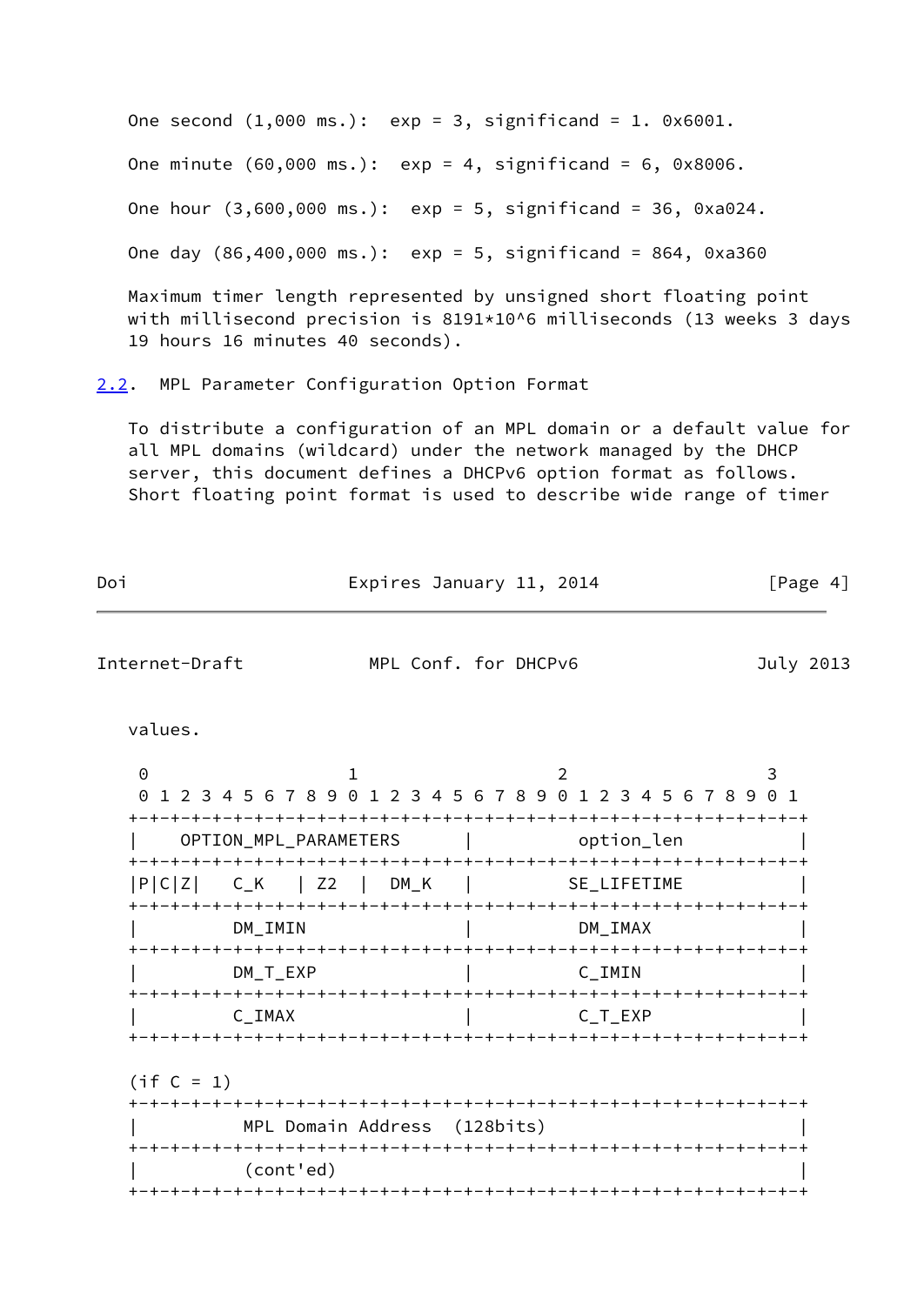| (cont'ed) | +-+-+-+-+-+-+-+-+-+-+-+-+-+-+-+-+-+-+-+-+-+-+-+-+-+-+-+-+-+-+-+-+ | (cont'ed) | +-+-+-+-+-+-+-+-+-+-+-+-+-+-+-+-+-+-+-+-+-+-+-+-+-+-+-+-+-+-+-+-+ OPTION MPL PARAMETERS: not yet assigned. option\_len: Length of the option P (1 bit): A flag to indicate PROACTIVE\_FORWARDING C (1 bit): MPL configuration type. Z (1 bit) Reserved. Should be 0. C\_K (5 bits): Value of CONTROL\_MESSAGE\_K. Z2 (3 bit) Reserved. Should be all 0. DM\_K (5 bits): Value of DATA\_MESSAGE\_K. SE\_LIFETIME: SEED\_SET\_ENTRY\_LIFETIME. The value is milliseconds in unsigned short floating point.

| Doi | Expires January 11, 2014 | [Page 5] |
|-----|--------------------------|----------|
|     |                          |          |

<span id="page-5-0"></span>Internet-Draft MPL Conf. for DHCPv6 July 2013

- DM\_IMIN: Value of DATA\_MESSAGE\_IMIN. The value is milliseconds in unsigned short floating point.
- DM\_IMAX: Value of DATA\_MESSAGE\_IMAX. The value is milliseconds in unsigned short floating point.
- DM\_T\_EXP: Value of DATA\_MESSAGE\_TIMER\_EXPIRATIONS. The value is milliseconds in unsigned short floating point.
- C IMIN: Value of CONTROL MESSAGE IMIN. The value is milliseconds in unsigned short floating point.
- C\_IMAX: Value of CONTROL\_MESSAGE\_IMAX. The value is milliseconds in unsigned short floating point.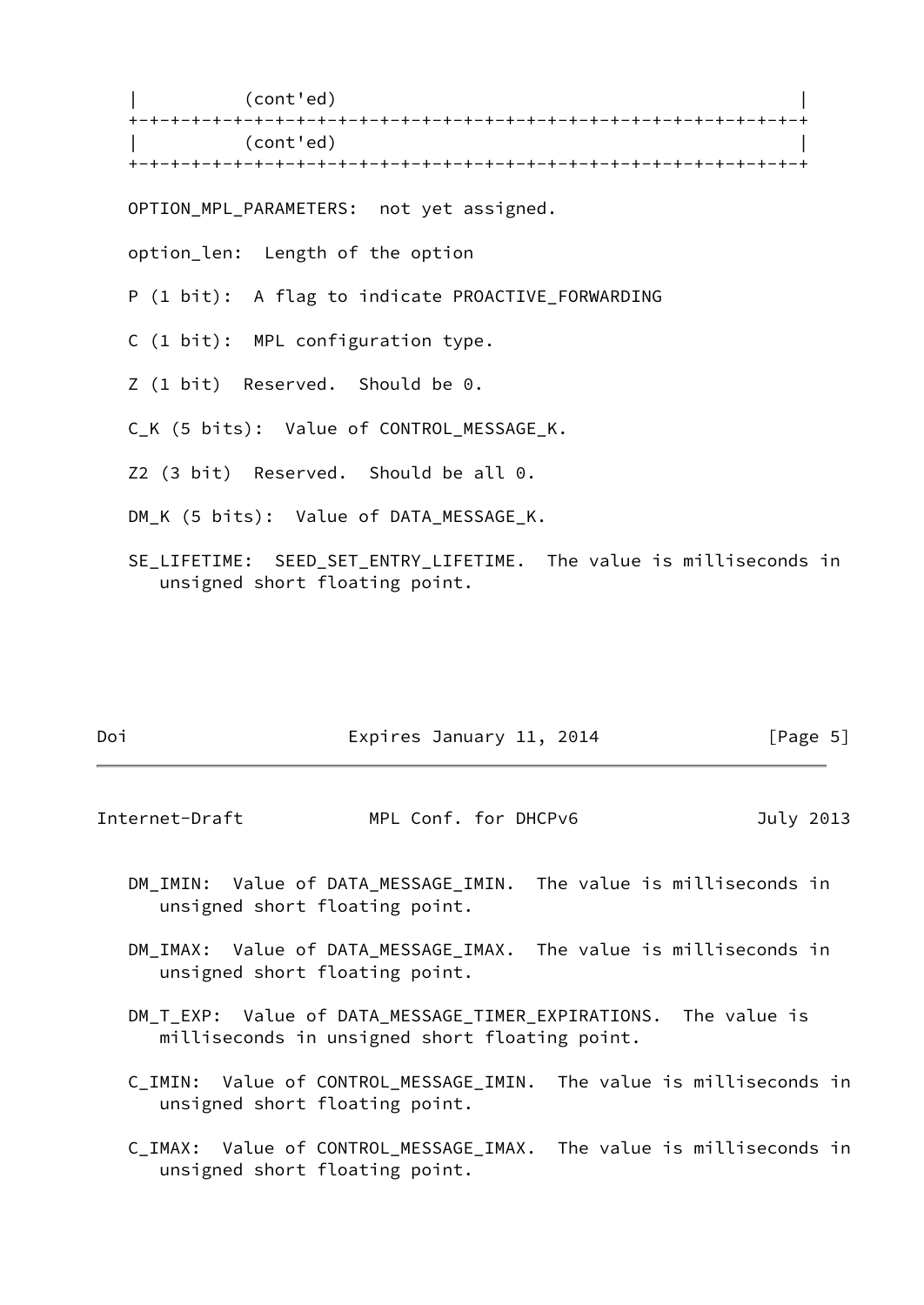- C T EXP: Value of CONTROL MESSAGE TIMER EXPIRATIONS. The value is milliseconds in unsigned short floating point.
- 'C' defines configuration target type.
- o '0' : Wildcard configuration. Only zero or one wildcard configuration SHALL exist in a configuration set. Wildcard configuration MUST NOT have a MPL domain address.
- o '1' : Specific configuration for an MPL domain. The configuration SHALL have (uncompressed) IPv6 multicast address as MPL Domain Address.
- <span id="page-6-0"></span>[3](#page-6-0). Operation of MPL Forwarders

 The node SHOULD join the MPL domain given and act as an MPL Forwarder. Nodes SHOULD configure MPL forwarders when it joins to the MPL domain.

 The priority of MPL Parameter configuration applied for an MPL Domain is as follows (high to low).

- o Specific MPL Parameter Configuration to the MPL Domain (C=1)
- o Wildcard MPL Parameter Configuration (C=0)
- o Default configuration given in the MPL specification.

| Doi | Expires January 11, 2014 | [Page 6] |
|-----|--------------------------|----------|
|     |                          |          |

<span id="page-6-2"></span>Internet-Draft MPL Conf. for DHCPv6 July 2013

<span id="page-6-1"></span>[4](#page-6-1). IANA Considerations

 A DHCPv6 option code for MPL Parameter Configuration Option needs to be assigned from IANA.

<span id="page-6-3"></span>[5](#page-6-3). Security Considerations